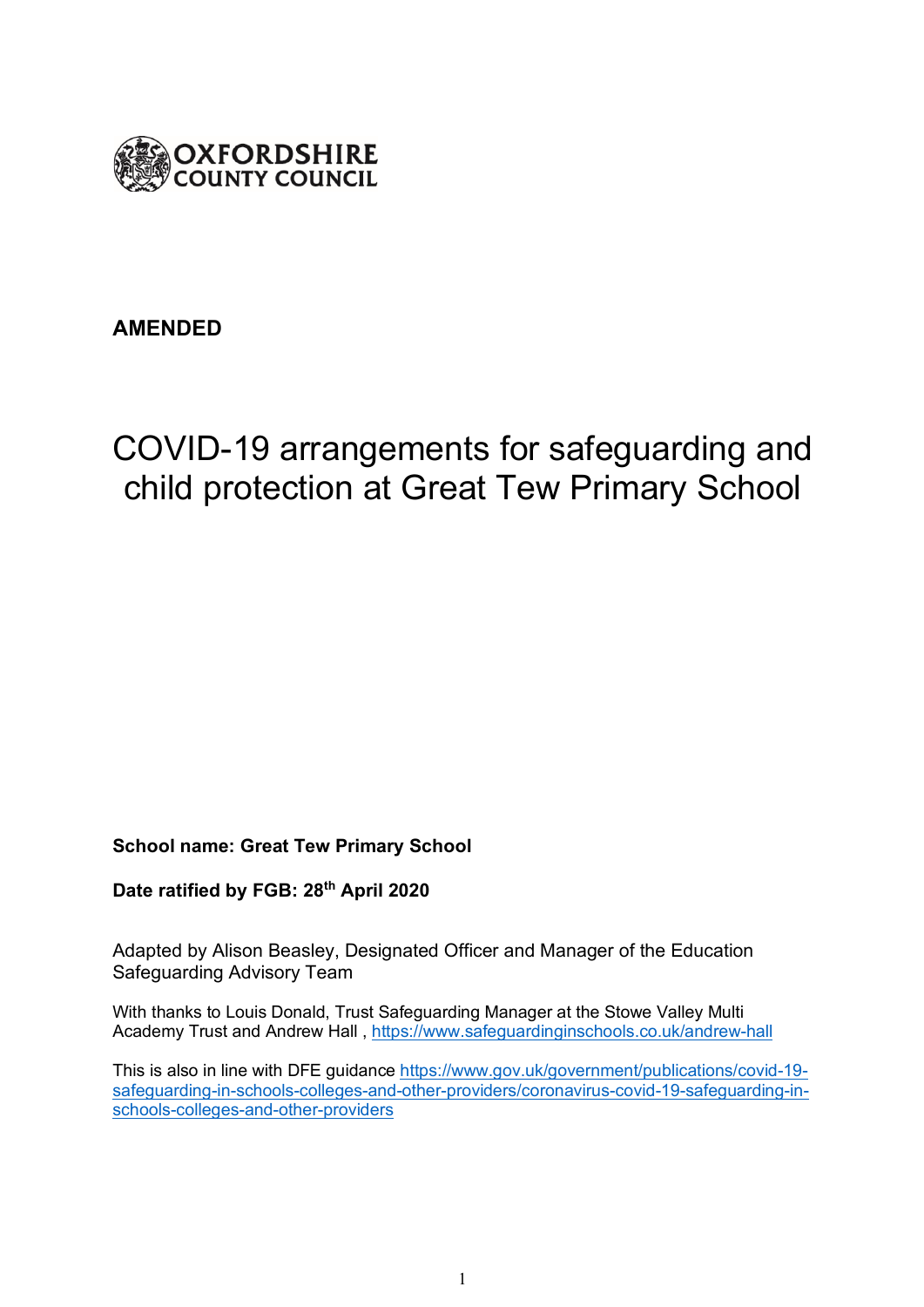# **1. Context**

From 20<sup>th</sup> March 2020 parents were asked to keep their children at home, wherever possible, and for schools to remain open only for those children of workers critical to the COVID-19 response - who absolutely need to attend.

Schools and all childcare providers were asked to provide care for a limited number of children - children who are vulnerable, and children whose parents are critical to the COVID-19 response and cannot be safely cared for at home.

This addendum of the Great Tew Primary School Safeguarding, and Child Protection policy contains details of our individual safeguarding arrangements in the following areas:

| 6. |  |
|----|--|
|    |  |
|    |  |
|    |  |
|    |  |
|    |  |
|    |  |
|    |  |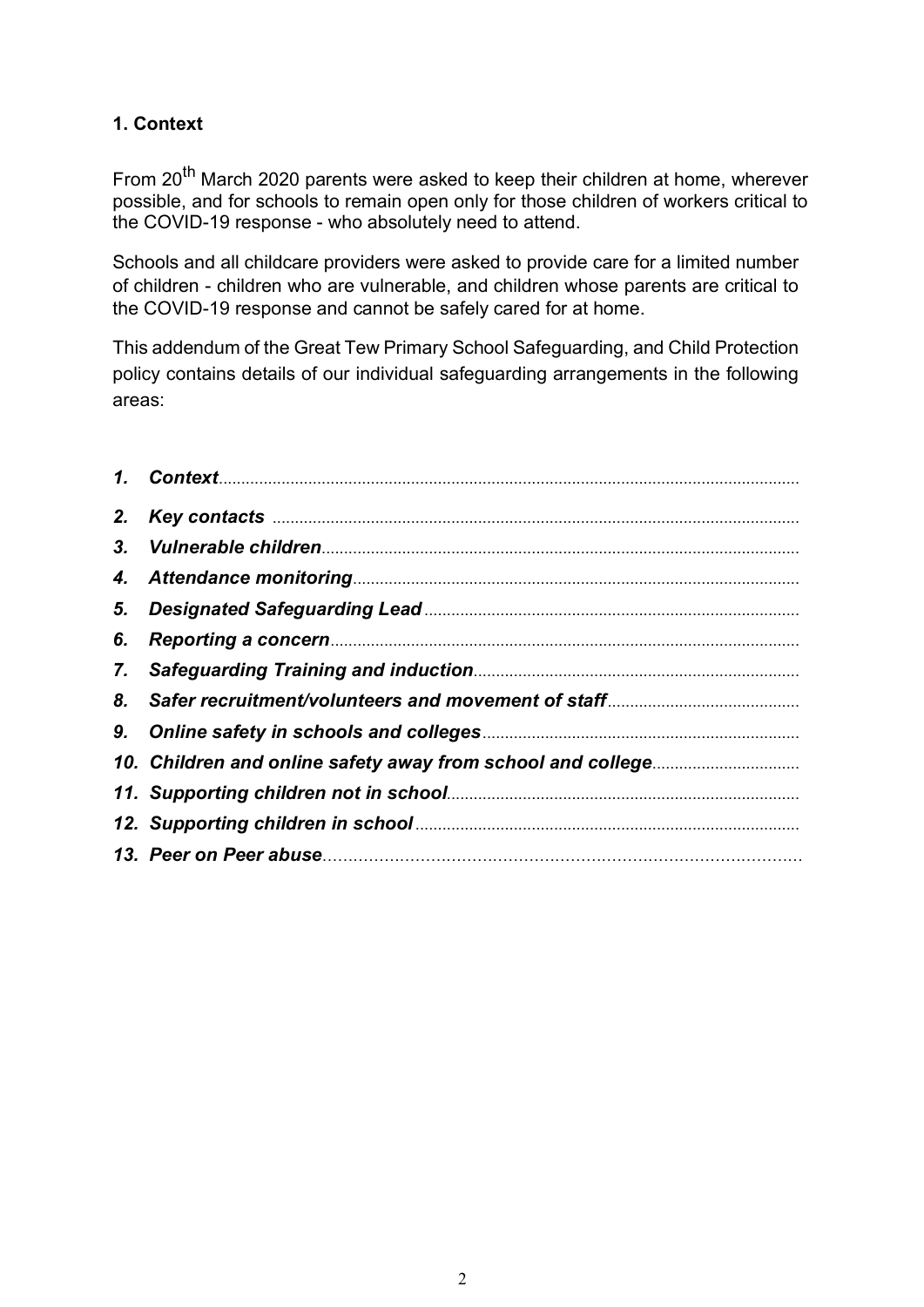#### **2. Key contacts**

| <b>Role</b>                                             | <b>Name</b>                             | <b>Phone</b> | email                                                                            |
|---------------------------------------------------------|-----------------------------------------|--------------|----------------------------------------------------------------------------------|
| <b>Designated</b><br><b>Safeguarding Lead</b><br>(DSL)  | <b>Lucy Miles</b>                       |              | head.2104@great-<br>tew.oxon.sch.uk                                              |
| <b>Headteacher if not</b><br><b>DSL or DDSL</b>         |                                         |              |                                                                                  |
| <b>Deputy Designated</b><br>safeguarding lead<br>(DDSL) | <b>Sarah Butler</b><br>Amanda<br>Munson |              | sbutler.2104@great-<br>tew.oxon.sch.uk<br>amunson.2104@great-<br>tew.oxon.sch.uk |
| <b>Chair of</b><br>governors/trustee                    | <b>Jane Zibarras</b>                    | 07557 519515 | chair.2104@great-<br>tew.oxon.sch.uk                                             |
| Safeguarding<br>governor/trustee                        | <b>Jane Zibarras</b>                    |              |                                                                                  |
|                                                         |                                         |              |                                                                                  |

# **3. Vulnerable children**

Vulnerable children include those who have a social worker and those children and young people up to the age of 25 with education, health and care (EHC) plans.

Those who have a social worker include children who have a Child Protection Plan and those who are looked after by the Local Authority. A child may also be deemed to be vulnerable if they have been assessed as being in need or otherwise meet the definition in section 17 of the Children Act 1989.

Those with an EHC plan will be risk-assessed in consultation with the Local Authority and parents, to decide whether they need to continue to be offered a school or college place in order to meet their needs, or whether they can safely have their needs met at home. This could include, if necessary, carers, therapists or clinicians visiting the home to provide any essential services. Many children and young people with EHC plans can safely remain at home.

Eligibility for free school meals in and of itself should not be the determining factor in assessing vulnerability.

The Headteacher and Designated Safeguarding Lead (and deputy) know who our most vulnerable children are. They have the flexibility to offer a place to those on the edge of receiving children's social care support.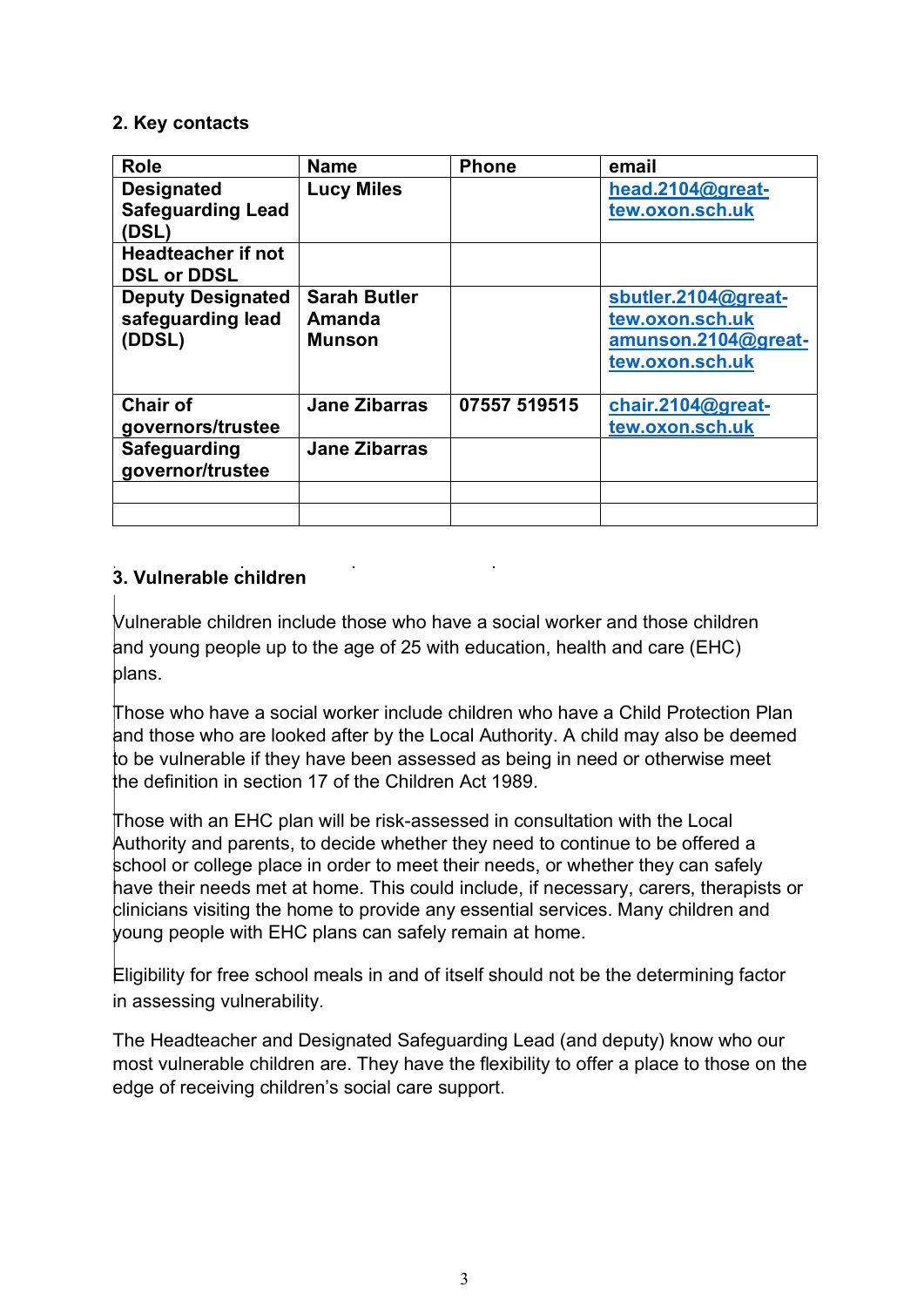Great Tew Primary School will continue to work with and support children's social workers to help protect vulnerable children. This includes working with and supporting children's social workers and the local authority virtual school head (VSH) for looked-after and previously looked-after children. The lead person for this will be: Lucy Miles.

There is an expectation that vulnerable children who have a social worker will attend an education setting, so long as they do not have underlying health conditions that put them at risk. In circumstances where a parent does not want to bring their child to an education setting, and their child is considered vulnerable, the social worker and Great Tew Primary School School will explore the reasons for this directly with the parent. We as a school will ensure that all professionals involved with these vulnerable children, (e.g. social workers, SEND case workers, LCSS, Early Help worker etc) are fully informed around the current attendance of the child (attending school or not) and if not attending school the arrangements that we have put in place around safeguarding this child.

Where parents are concerned about the risk of the child contracting COVID19, Great Tew Primary School or the social worker will talk through these anxieties with the parent/carer following the advice set out by Public Health England.

Great Tew Primary School will encourage our vulnerable children and young people to attend a school, including remotely if needed.

## **4. Attendance monitoring**

Local authorities and education settings do not need to complete their usual day-today attendance processes to follow up on non-attendance.

Great Tew Primary School School and social workers will agree with parents/carers whether children in need should be attending school – then follow up on any pupil that they were expecting to attend, who does not. Lucy Miles will also follow up with any parent or carer who has arranged care for their child(ren) and the child(ren) subsequently do not attend.

This will be via a telephone conversation.

To support the above Great Tew Primary School will, when communicating with parents/carers and carers, confirm emergency contact numbers are correct and ask for any additional emergency contact numbers where they are available.

In all circumstances where a vulnerable child does not take up their place at school, or discontinues, Great Tew Primary School will notify their social worker.

The Department for Education has introduced a daily online attendance form to keep a record of children of critical workers and vulnerable children who are attending school. This allows for a record of attendance for safeguarding purposes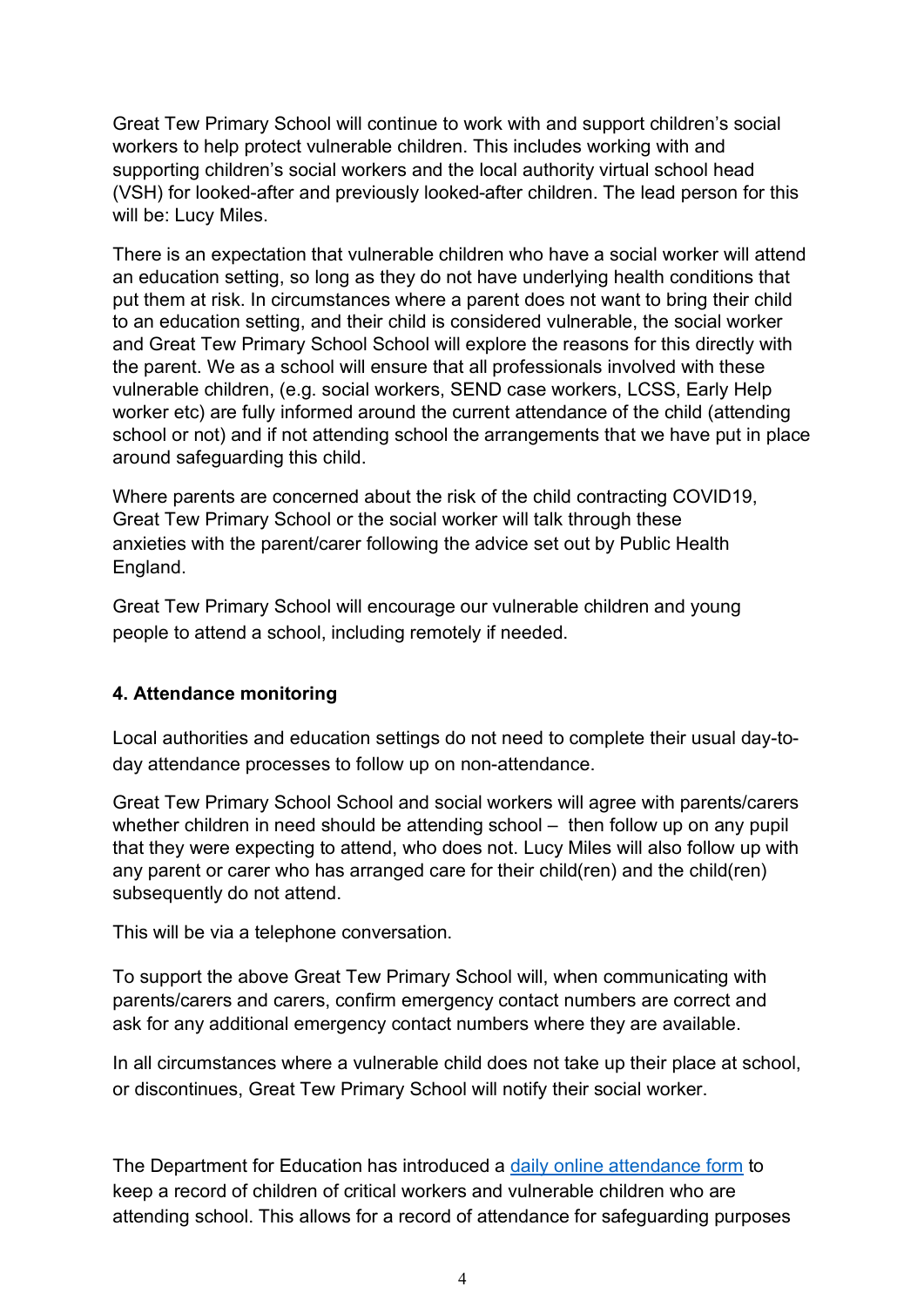and allows schools to provide accurate, up-to-date data to the department on the number of children taking up places.

The attendance data will also be shared with the Local Authority attendance team Attendance@oxfordshire.gov.uk.

## **5. Designated Safeguarding Lead**

Great Tew Primary School has a Designated Safeguarding Lead (DSL) and a Deputy DSL.

The Designated Safeguarding Lead is: Lucy Miles

The Deputy Designated Safeguarding Leads are: Sarah Butler and Amanda Munson

A member of the DSL team will always be available during school hours. The optimal scenario is to have a trained DSL (or deputy) available on site. Where this is not the case a trained DSL (or deputy) will be available to be contacted via phone or online video - for example when working from home.

Where a trained DSL (or deputy) is not on site, in addition to the above, a designated member of staff will assume responsibility for co-ordinating safeguarding on site.

This might include liaising with the offsite DSL (or deputy) and as required liaising with children's social workers where they require access to children in need and/or to carry out statutory assessments at the school or college.

It is important that all our staff and volunteers have access to a trained DSL (or deputy). On each day staff on site will be made aware of that person is and how to speak to them.

The DSL will continue to engage with social workers, and attend all multi-agency meetings, which can be done remotely.

## **6. Reporting a concern**

Where staff have a concern about a child, they should continue to follow the process outlined in the school Safeguarding Policy, this includes making a report via Lucy Miles which can be done remotely.

In the unlikely event that a member of staff cannot access our normal reporting systems from home, they should email the Designated Safeguarding Lead and the Headteacher. This will ensure that the concern is received.

Staff are reminded of the need to report any concern immediately and without delay.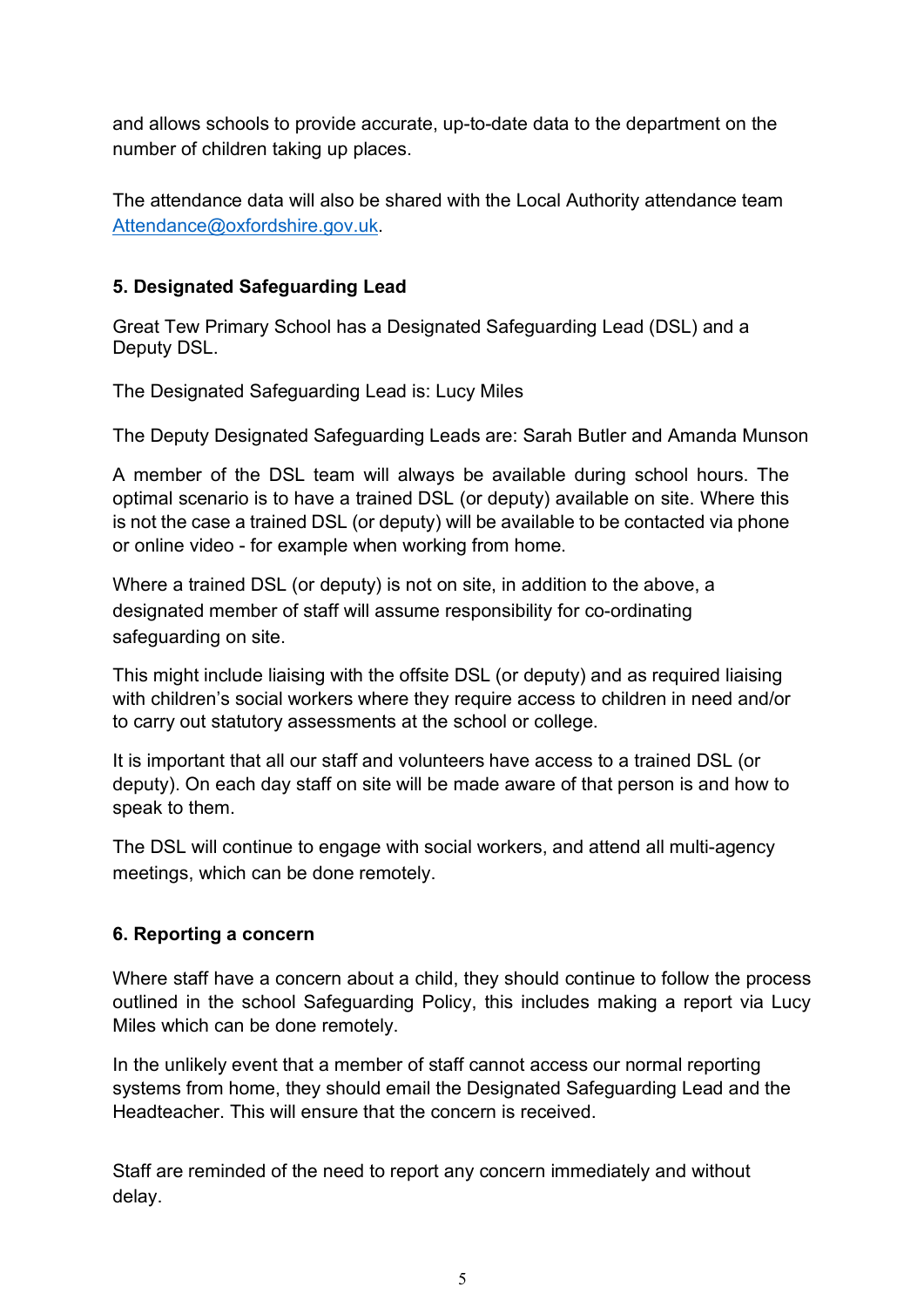Where staff are concerned about an adult working with children in the school, they should continue to follow our normal procedures and alert the headteacher immediately. The headteacher will follow normal allegation management procedures as detailed in Keeping Children Safe in Education and liaise with Oxfordshire's Local Authority Designated Officer; Alison Beasley, as details in our main policy. If there is a requirement to make a notification to the headteacher whilst away from school, this should be done verbally and followed up with an email to the headteacher.

Concerns around the Headteacher should be directed to the Chair of Governors: Jane Zibarras.

## **7. Safeguarding Training and induction**

All DSL training has been suspended by the Oxfordshire Safeguarding Children's Board (OSCB) and it is very unlikely to take place whilst there remains a threat of the COVID 19 virus.

Guidance from the OSCB can be found here https://www.oscb.org.uk/learningzone/training/

For the period COVID-19 measures are in place, a DSL (or deputy) who has been trained will continue to be classed as a trained DSL (or deputy) even if they miss their refresher training.

All existing school staff have had safeguarding training and have read part 1 of Keeping Children Safe in Education (2019). The DSL should communicate with staff any new local arrangements, so they know what to do if they are worried about a child.

Where new staff are recruited, or new volunteers enter our School, they will continue to be provided with a safeguarding induction.

If staff are deployed from another education or children's workforce setting to our school, we will take into account the DfE supplementary guidance on safeguarding children during the COVID-19 pandemic and will accept portability as long as the current employer confirms in writing that:-

- the individual has been subject to an enhanced DBS and children's barred list check
- there are no known concerns about the individual's suitability to work with children
- there is no ongoing disciplinary investigation relating to that individual

Upon arrival, they will be given a copy of the receiving setting's child protection policy (which will be similar to their current setting if an Oxfordshire school), confirmation of local processes and confirmation of DSL arrangements.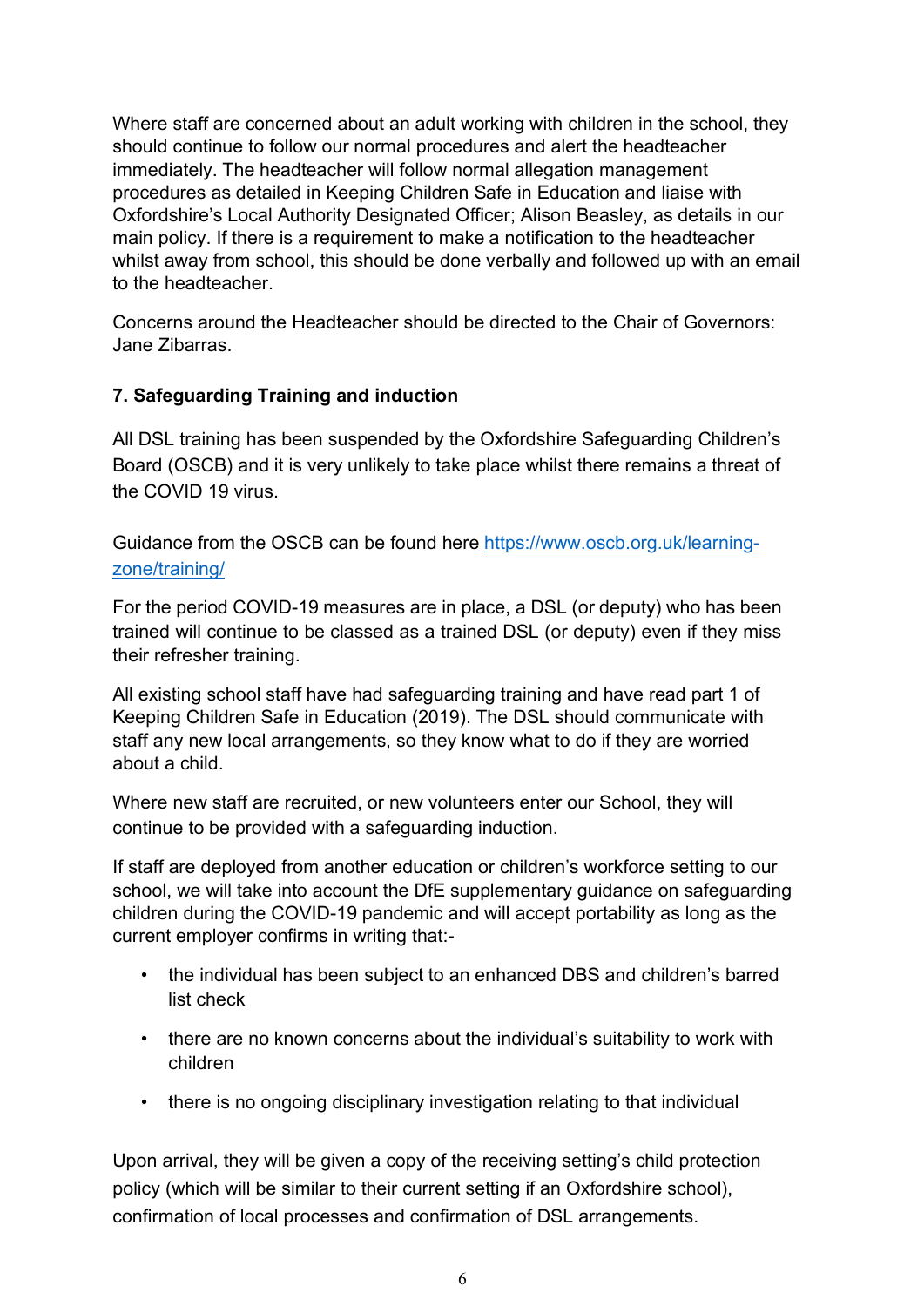#### **8. Safer recruitment/volunteers and movement of staff**

It remains essential that people who are unsuitable are not allowed to enter the children's workforce or gain access to children. When recruiting new staff, the school will continue to follow the relevant safer recruitment processes for their setting, including, as appropriate, relevant sections in part 3 of Keeping Children Safe in Education (2019) (KCSIE).

In response to COVID-19, the Disclosure and Barring Service (DBS) has made changes to its guidance on standard and enhanced DBS ID checking to minimise the need for face-to-face contact.

Where our School are utilising volunteers, we will continue to follow the checking and risk assessment process as set out in paragraphs 167 to 172 of KCSIE. Under no circumstances will a volunteer who has not been checked be left unsupervised or allowed to work in regulated activity.

Great Tew Primary School will continue to follow the legal duty to refer to the DBS anyone who has harmed or poses a risk of harm to a child or vulnerable adult. Full details can be found at paragraph 163 of KCSIE, in line with advice from the LADO where appropriate.

Great Tew Primary School will continue to consider and make referrals to the Teaching Regulation Agency (TRA) as per paragraph 166 of KCSIE and the TRA's 'Teacher misconduct advice for making a referral.

During the COVID-19 period all referrals should be made by emailing Misconduct.Teacher@education.gov.uk

Whilst acknowledging the challenge of the current National emergency, it is essential from a safeguarding perspective that any school is aware, on any given day, which staff/volunteers will be in the school or college, and that appropriate checks have been carried out, especially for anyone engaging in regulated activity. As such, Great Tew Primary School will continue to keep the single central record (SCR) up to date as outlined in paragraphs 148 to 156 in KCSIE.

## **9. Online safety in schools and colleges**

Great Tew Primary School will continue to provide a safe environment, including online. This includes the use of an online filtering system.

Where students are using computers in school, appropriate supervision will be in place.

#### **10. Children and online safety away from school and college**

It is important that all staff who interact with children, including online, continue to look out for signs a child may be at risk. Any such concerns should be dealt with as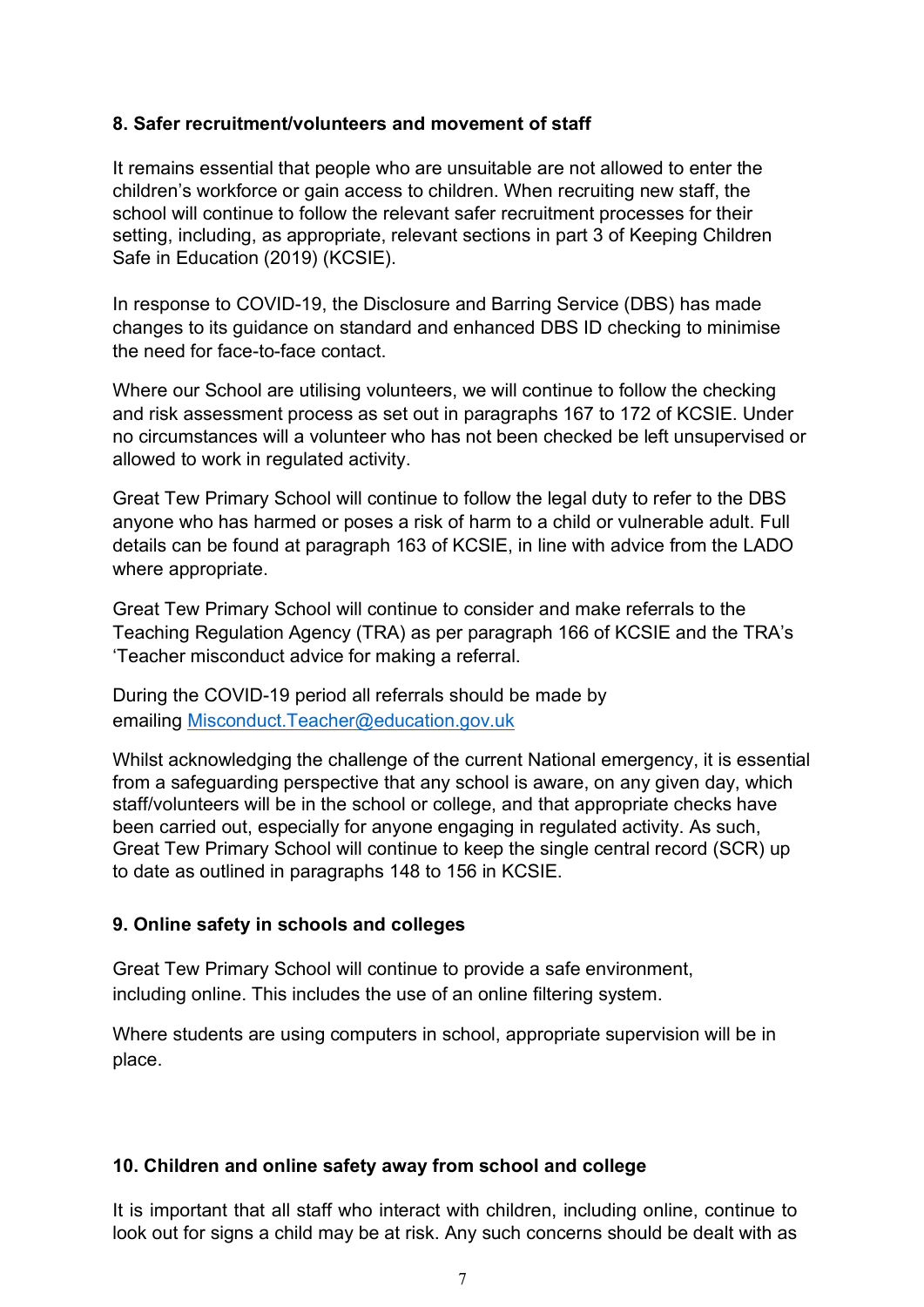per the Child Protection Policy and where appropriate referrals should still be made to children's social care and as required, the police.

Great Tew Primary School will ensure any use of online learning tools and systems is in line with privacy and data protection/GDPR requirements.

Below are some things to consider when delivering virtual lessons, especially where webcams are involved:

- $\circ$  Staff and children must wear suitable clothing, as should anyone else in the household.
- o Any computers used should be in appropriate areas, for example, not in bedrooms; and the background should be blurred.
- o The live class should be recorded so that if any issues were to arise, the video can be reviewed.
- $\circ$  Live classes should be kept to a reasonable length of time, or the streaming may prevent the family 'getting on' with their day.
- o Language must be professional and appropriate, including any family members in the background.
- o Staff must only use platforms provided by Great Tew Primary School to communicate with pupils
- Staff should record, the length, time, date and attendance of any sessions held.

All staff at Great Tew Primary School will be reminded of the following policies:

- o Staff code of conduct
- o Acceptable users' policy
- o Social media guidance

## **11. Supporting children not in school**

Great Tew Primary School is committed to ensuring the safety and wellbeing of all its Children and Young people.

Where the DSL has identified a child to be on the edge of social care support, or who would normally receive pastoral-type support in school, they should ensure that a robust communication plan is in place for that child or young person.

The communication plans can include; remote contact, phone contact, door-step visits. Other individualised contact methods should be considered and recorded.

Great Tew Primary School and its DSL will work closely with all stakeholders to maximise the effectiveness of any communication plan.

This plan must be reviewed regularly (at least once a fortnight) and where concerns arise, the DSL will consider any referrals as appropriate.

The school will share safeguarding messages on its website and social media pages.